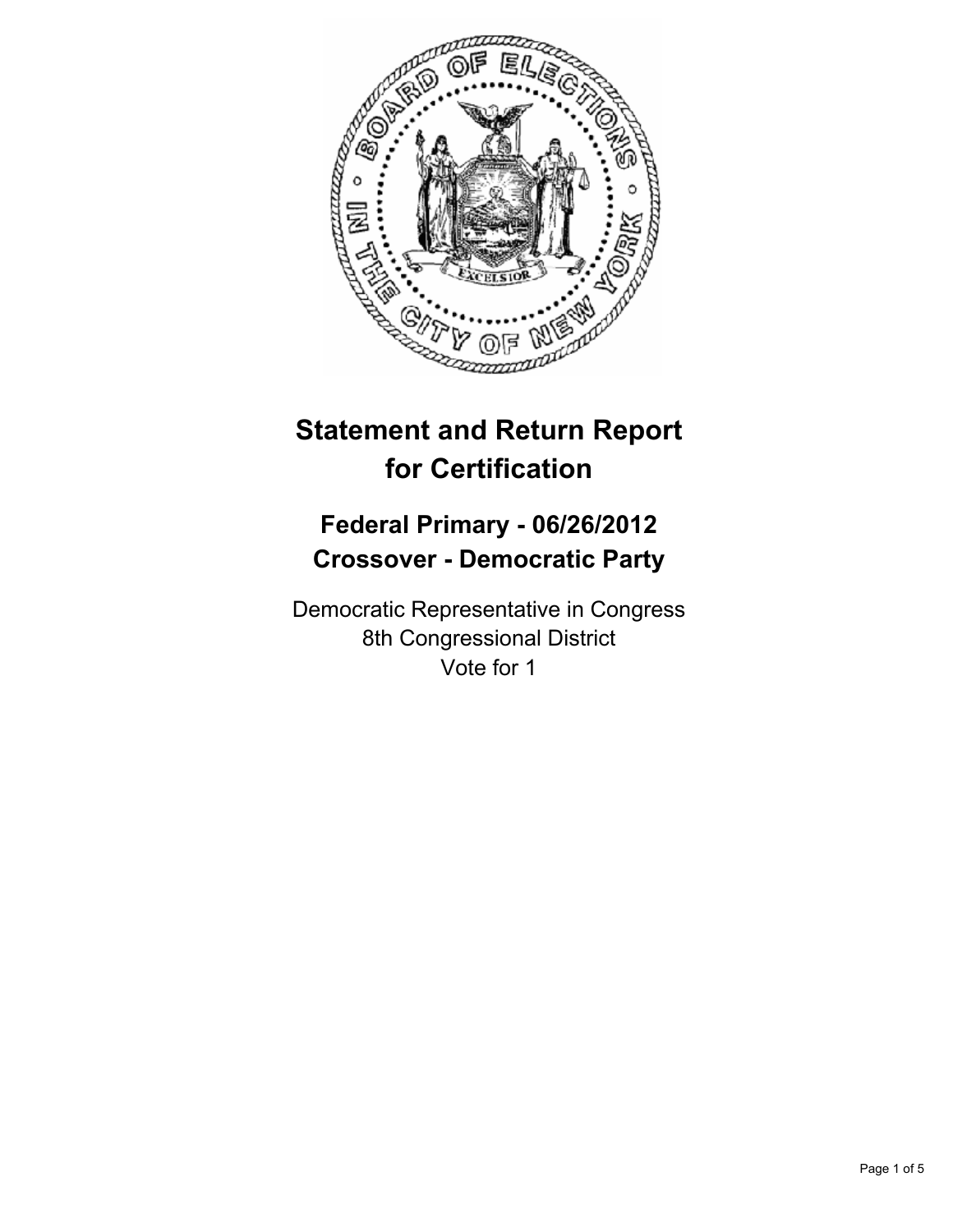

#### **Kings County**

| PUBLIC COUNTER                                           | 37,051                  |
|----------------------------------------------------------|-------------------------|
| <b>EMERGENCY</b>                                         | 125                     |
| ABSENTEE/MILITARY                                        | 831                     |
| <b>FEDERAL</b>                                           | 80                      |
| SPECIAL PRESIDENTIAL                                     | 0                       |
| AFFIDAVIT                                                | 755                     |
| <b>Total Ballots</b>                                     | 38,842                  |
| Less - Inapplicable Federal/Special Presidential Ballots | 0                       |
| <b>Total Applicable Ballots</b>                          | 38,842                  |
| <b>HAKEEM S JEFFRIES</b>                                 | 27,504                  |
| <b>CHARLES BARRON</b>                                    | 11,035                  |
| ADRIANO ESPALLAR (WRITE-IN)                              | 1                       |
| <b>BOB TURNER (WRITE-IN)</b>                             | 4                       |
| CHRISTOPHER BANKS (WRITE-IN)                             | 2                       |
| CLINTON M. MILLER (WRITE-IN)                             | 1                       |
| DANIEL EFOSA (WRITE-IN)                                  | 1                       |
| DAVID WILKERSON (WRITE-IN)                               | 1                       |
| DERICK MARTIN MALABE (WRITE-IN)                          | 1                       |
| DONALD TRUMP (WRITE-IN)                                  | 1                       |
| EARL WILLIAMS (WRITE-IN)                                 | 1                       |
| <b>ENRIQUE DILAN (WRITE-IN)</b>                          | 1                       |
| ERIC DOLPHY (WRITE-IN)                                   | 1                       |
| ERIK MARTIN DILAN (WRITE-IN)                             | 18                      |
| FRANK SEDDO (WRITE-IN)                                   | 1                       |
| <b>GEORGE MARTINEZ (WRITE-IN)</b>                        | $\overline{2}$          |
| JEFF SMITH (WRITE-IN)                                    | 1                       |
| JOY BONNER (WRITE-IN)                                    | 1                       |
| LINCOLN RESTLER (WRITE-IN)                               | 1                       |
| NICK PESSY (WRITE-IN)                                    | 1                       |
| NIKKI MAURO (WRITE-IN)                                   | 1                       |
| NYDIA M. VELAZQUEZ (WRITE-IN)                            | 30                      |
| PETER VITAKIS (WRITE-IN)                                 | 1                       |
| RAFAEL ESPINAL (WRITE-IN)                                | 2                       |
| RICH BROWN (WRITE-IN)                                    | 1                       |
| STEPHEN LEVIN (WRITE-IN)                                 | 1                       |
| STEWNER B. MILSTEIN (WRITE-IN)                           | $\overline{\mathbf{c}}$ |
| UNATTRIBUTABLE WRITE-IN (WRITE-IN)                       | 19                      |
| YEVETT D. CLARKE (WRITE-IN)                              | 1                       |
| YVETTE D. CLARKE (WRITE-IN)                              | 3                       |
| <b>Total Votes</b>                                       | 38,640                  |
| Unrecorded                                               | 202                     |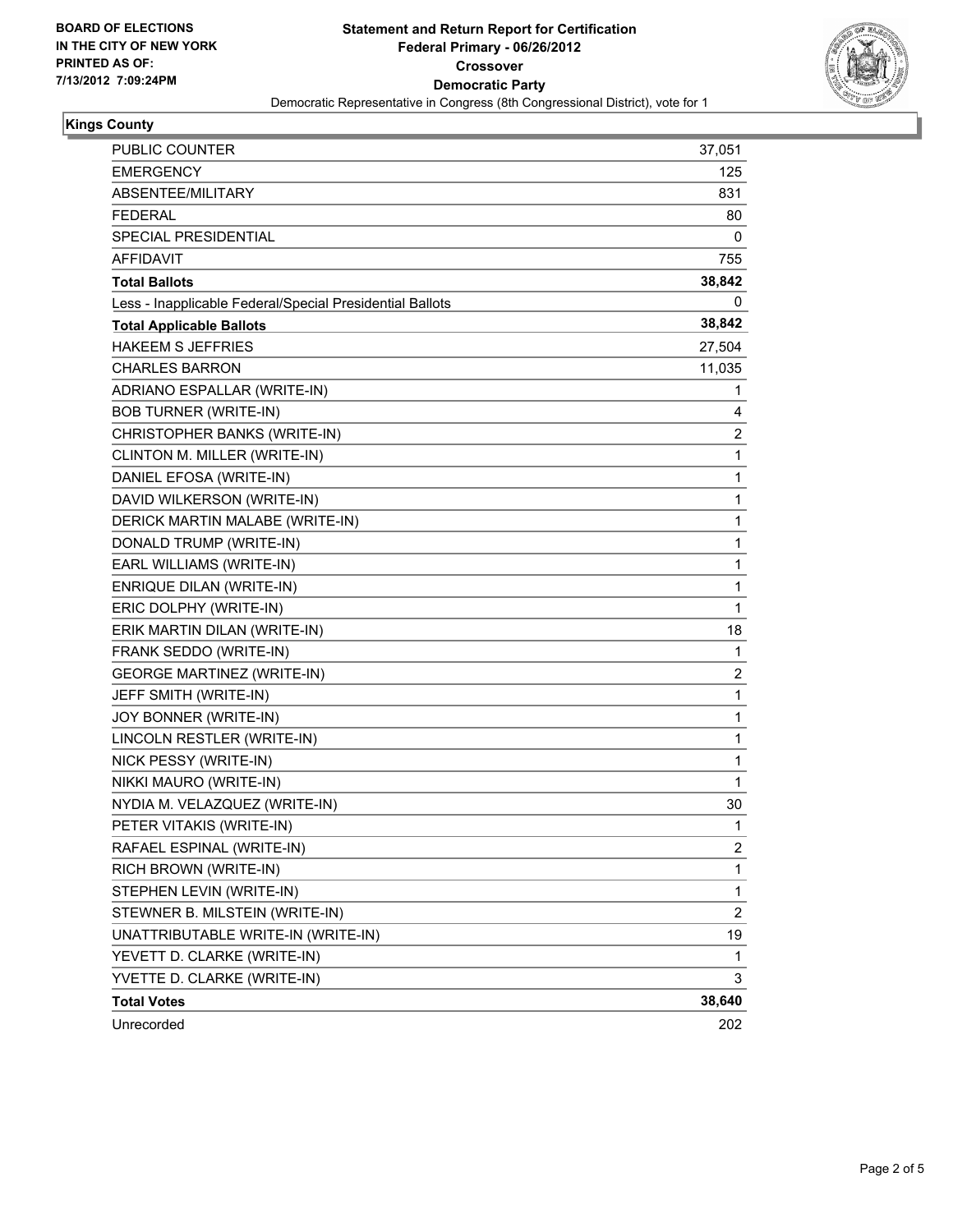

#### **Queens County**

| <b>PUBLIC COUNTER</b>                                    | 832 |
|----------------------------------------------------------|-----|
| <b>EMERGENCY</b>                                         | 0   |
| ABSENTEE/MILITARY                                        | 29  |
| <b>FEDERAL</b>                                           | 10  |
| SPECIAL PRESIDENTIAL                                     | 0   |
| <b>AFFIDAVIT</b>                                         | 4   |
| <b>Total Ballots</b>                                     | 875 |
| Less - Inapplicable Federal/Special Presidential Ballots | 0   |
| <b>Total Applicable Ballots</b>                          | 875 |
| <b>HAKEEM S JEFFRIES</b>                                 | 767 |
| <b>CHARLES BARRON</b>                                    | 95  |
| MICHAEL K STORMS (WRITE-IN)                              | 1   |
| WEND LONG (WRITE-IN)                                     | 1   |
| <b>Total Votes</b>                                       | 864 |
| Unrecorded                                               | 11  |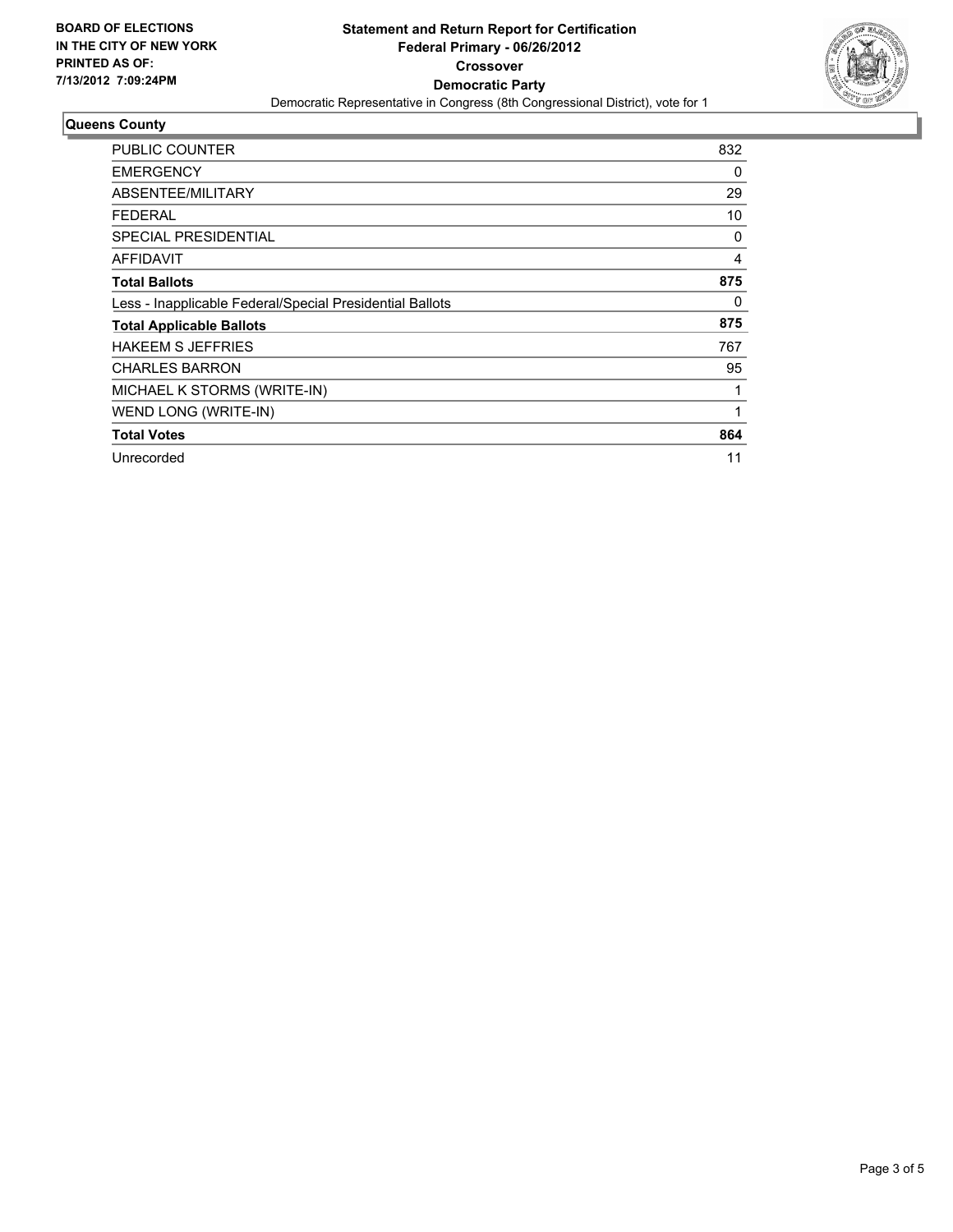

#### **Total for Democratic Representative in Congress (8th Congressional District)**

| Unrecorded                                                                                  | 213              |
|---------------------------------------------------------------------------------------------|------------------|
| <b>Total Votes</b>                                                                          | 39,504           |
| YVETTE D. CLARKE (WRITE-IN)                                                                 | 3                |
| YEVETT D. CLARKE (WRITE-IN)                                                                 | 1                |
| WEND LONG (WRITE-IN)                                                                        | 1                |
| UNATTRIBUTABLE WRITE-IN (WRITE-IN)                                                          | 19               |
| STEWNER B. MILSTEIN (WRITE-IN)                                                              | 2                |
| STEPHEN LEVIN (WRITE-IN)                                                                    | $\mathbf 1$      |
| RICH BROWN (WRITE-IN)                                                                       | 1                |
| RAFAEL ESPINAL (WRITE-IN)                                                                   | $\overline{a}$   |
| PETER VITAKIS (WRITE-IN)                                                                    | 1                |
| NYDIA M. VELAZQUEZ (WRITE-IN)                                                               | 30               |
| NIKKI MAURO (WRITE-IN)                                                                      | 1                |
| NICK PESSY (WRITE-IN)                                                                       | 1                |
| MICHAEL K STORMS (WRITE-IN)                                                                 | 1                |
| LINCOLN RESTLER (WRITE-IN)                                                                  | 1                |
| JOY BONNER (WRITE-IN)                                                                       | 1                |
| JEFF SMITH (WRITE-IN)                                                                       | 1                |
| <b>GEORGE MARTINEZ (WRITE-IN)</b>                                                           | 2                |
| FRANK SEDDO (WRITE-IN)                                                                      | 1                |
| ERIK MARTIN DILAN (WRITE-IN)                                                                | 18               |
| ERIC DOLPHY (WRITE-IN)                                                                      | $\mathbf{1}$     |
| <b>ENRIQUE DILAN (WRITE-IN)</b>                                                             | 1                |
| EARL WILLIAMS (WRITE-IN)                                                                    | 1                |
| DONALD TRUMP (WRITE-IN)                                                                     | 1                |
| DERICK MARTIN MALABE (WRITE-IN)                                                             | 1                |
| DAVID WILKERSON (WRITE-IN)                                                                  | 1                |
| DANIEL EFOSA (WRITE-IN)                                                                     | 1                |
| CLINTON M. MILLER (WRITE-IN)                                                                | 1                |
| CHRISTOPHER BANKS (WRITE-IN)                                                                | 2                |
| <b>BOB TURNER (WRITE-IN)</b>                                                                | 4                |
| ADRIANO ESPALLAR (WRITE-IN)                                                                 | 1                |
| CHARLES BARRON                                                                              | 28,271<br>11,130 |
| <b>HAKEEM S JEFFRIES</b>                                                                    |                  |
| Less - Inapplicable Federal/Special Presidential Ballots<br><b>Total Applicable Ballots</b> | 39,717           |
|                                                                                             | 0                |
| <b>Total Ballots</b>                                                                        | 39,717           |
| <b>AFFIDAVIT</b>                                                                            | 759              |
| FEDERAL<br>SPECIAL PRESIDENTIAL                                                             | 90<br>0          |
| ABSENTEE/MILITARY                                                                           | 860              |
| <b>EMERGENCY</b>                                                                            | 125              |
| PUBLIC COUNTER                                                                              | 37,883           |
|                                                                                             |                  |